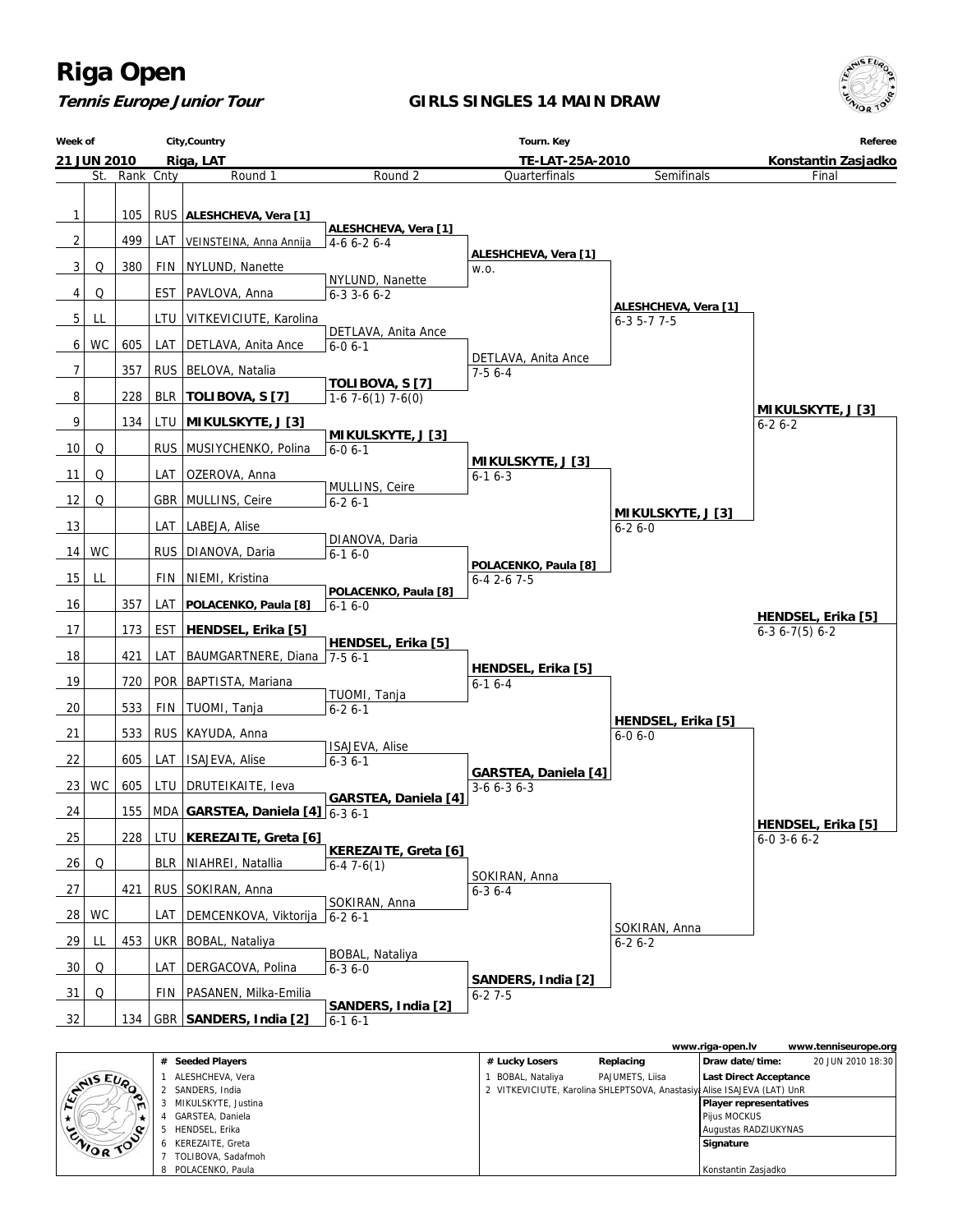

#### **BOYS SINGLES 14 MAIN DRAW**





|           |                       |                |                   | www.riga-open.lv              | www.tenniseurope.org |
|-----------|-----------------------|----------------|-------------------|-------------------------------|----------------------|
|           | # Seeded Players      | # Lucky Losers | Replacing         | Draw date/time:               | 20 JUN 2010 18:27    |
| ENIS EUR, | POPKO, Dmitry         | INNO. Hendrik  | SHVARCMAN, Rihard | <b>Last Direct Acceptance</b> |                      |
| $\sim$    | 2 BUGAILISKIS, Mantas |                |                   | Tadas BABELIS (LTU) 371       |                      |
| m         | KHACHANOV, Karen      |                |                   | Player representatives        |                      |
|           | MNUSHKIN, Dmitry      |                |                   | Pijus MOCKUS                  |                      |
|           | OZELIS, Almantas      |                |                   | Augustas RADZIUKYNAS          |                      |
| ENIOR TOP | 6 SAAR, Karl Kiur     |                |                   | Signature                     |                      |
|           | LAZDINS, Arturs       |                |                   |                               |                      |
|           | 8 CHYBA, Miroslav     |                |                   | Konstantin Zasjadko           |                      |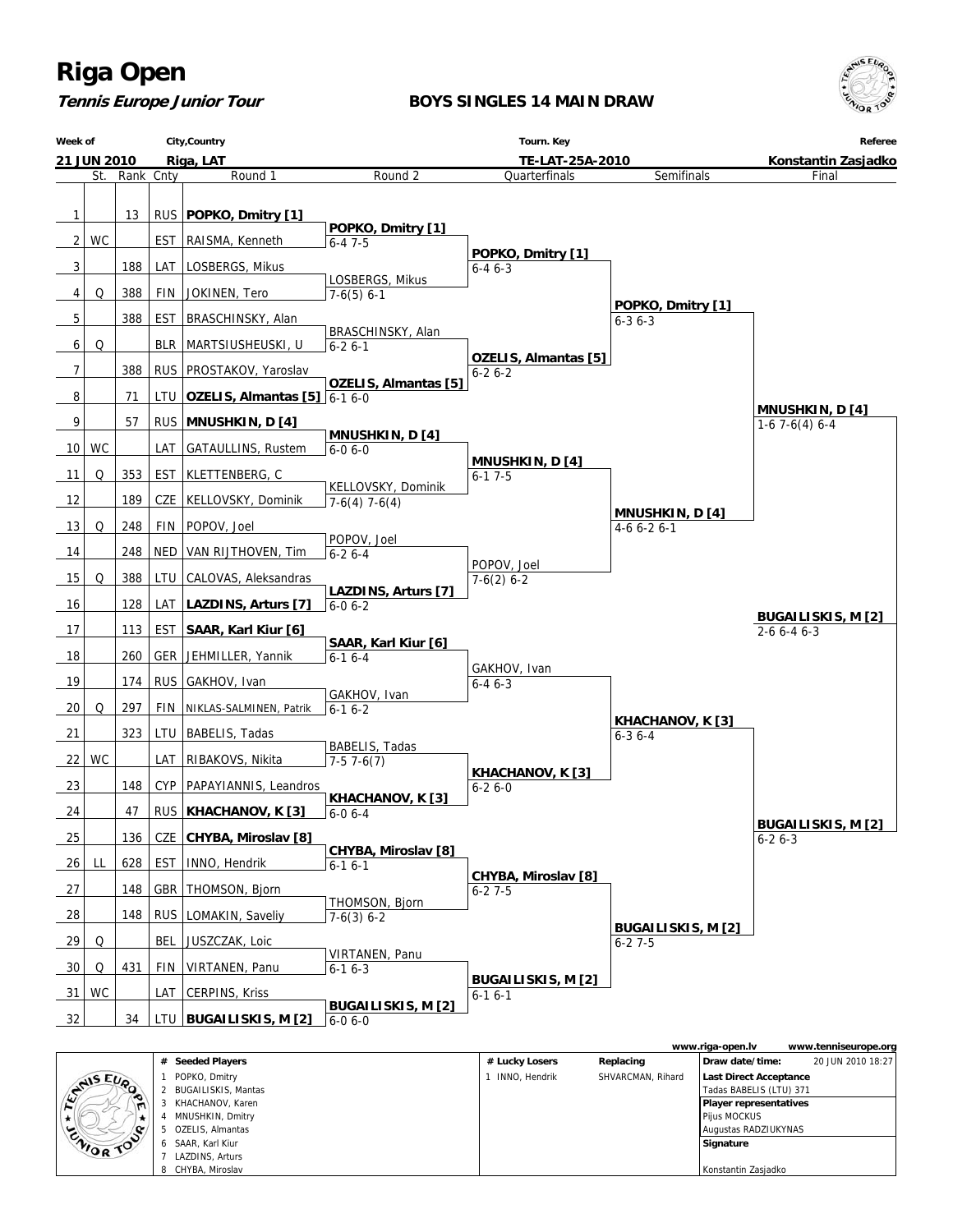### **Tennis Europe Junior Tour**

#### **GIRLS DOUBLES 14 MAIN DRAW**



| City, Country<br>Week of |  |            |            |                               |                                           | Tourn. Key                     | Referee<br>Konstantin Zasjadko |  |  |
|--------------------------|--|------------|------------|-------------------------------|-------------------------------------------|--------------------------------|--------------------------------|--|--|
| 21 JUN 2010              |  |            |            | Riga, LAT                     | TE-LAT-25A-2010                           |                                |                                |  |  |
| St.                      |  | Rank Cnty  |            | Round 1                       | Quarterfinals                             | Final                          |                                |  |  |
|                          |  |            |            |                               |                                           |                                |                                |  |  |
|                          |  |            |            |                               |                                           |                                |                                |  |  |
|                          |  |            |            |                               |                                           |                                |                                |  |  |
|                          |  | 228        |            | LTU   KEREZAITE, Greta [1]    |                                           |                                |                                |  |  |
| 1                        |  | 134        |            | LTU   MIKULSKYTE, Justina     |                                           |                                |                                |  |  |
|                          |  |            |            |                               | DETLAVA, Anita Ance                       |                                |                                |  |  |
|                          |  | 605        | LAT        | DETLAVA, Anita Ance           | ISAJEVA, Alise<br>$7-56-3$                |                                |                                |  |  |
| 2                        |  | 605        | LAT        | ISAJEVA, Alise                |                                           |                                |                                |  |  |
|                          |  |            |            |                               |                                           | DETLAVA, Anita Ance            |                                |  |  |
|                          |  |            | FIN        | PASANEN, Milka-Emilia         |                                           | ISAJEVA, Alise                 |                                |  |  |
| 3                        |  |            | <b>FIN</b> | TUKIAINEN, Titta              |                                           | $6 - 36 - 4$                   |                                |  |  |
|                          |  |            |            |                               | PASANEN, Milka-Emilia                     |                                |                                |  |  |
|                          |  | 720        |            | POR   BAPTISTA, Mariana       | TUKIAINEN, Titta                          |                                |                                |  |  |
| 4                        |  | 421        |            | POR   FERNANDES, Mafalda      | W.O.                                      |                                |                                |  |  |
|                          |  |            |            |                               |                                           |                                | PAVLOVA, Anna                  |  |  |
|                          |  |            |            |                               |                                           |                                | TOLIBOVA, Sadafmoh             |  |  |
|                          |  | 380        | FIN        | NYLUND, Nanette [4]           |                                           |                                | $7-6(5)$ 6-1                   |  |  |
| 5                        |  | 533        |            | FIN TUOMI, Tanja              | DEMCENKOVA, Viktorija                     |                                |                                |  |  |
|                          |  |            |            |                               | OZEROVA, Anna                             |                                |                                |  |  |
|                          |  |            | LAT        | DEMCENKOVA, Viktorija         | 1-6 7-6(5) [10-8]                         |                                |                                |  |  |
| 6                        |  |            | LAT        | OZEROVA, Anna                 |                                           | PAVLOVA, Anna                  |                                |  |  |
|                          |  |            |            |                               |                                           | TOLIBOVA, Sadafmoh             |                                |  |  |
|                          |  |            | <b>EST</b> | PAVLOVA, Anna                 |                                           | $6 - 26 - 3$                   |                                |  |  |
| 7                        |  | 228        |            | BLR   TOLIBOVA, Sadafmoh      |                                           |                                |                                |  |  |
|                          |  |            |            |                               | PAVLOVA, Anna                             |                                |                                |  |  |
|                          |  | 357        |            | RUS   BELOVA, Natalia         | TOLIBOVA, Sadafmoh<br>$6 - 26 - 0$        |                                |                                |  |  |
| 8                        |  |            |            | RUS   FEDOROVA, Sofia         |                                           |                                |                                |  |  |
|                          |  |            |            |                               |                                           |                                | MULLINS, Ceire                 |  |  |
|                          |  |            |            | POR   BEIRA, Maria Ines       |                                           |                                | SANDERS, India                 |  |  |
| 9                        |  | 453        |            | UKR   BOBAL, Nataliya         |                                           |                                | $6 - 46 - 2$                   |  |  |
|                          |  |            |            |                               | BEIRA, Maria Ines                         |                                |                                |  |  |
|                          |  |            | FIN        | NIEMI, Karoliina              | BOBAL, Nataliya                           |                                |                                |  |  |
| 10                       |  |            | <b>FIN</b> | NIEMI, Kristina               | 4-6 6-3 [10-6]                            |                                |                                |  |  |
|                          |  |            |            |                               |                                           | <b>BAUMGARTNERE, Diana [3]</b> |                                |  |  |
|                          |  | 605        | LTU        | DRUTEIKAITE, Ieva             |                                           | POLACENKO, Paula               |                                |  |  |
| 11                       |  |            |            | LTU VITKEVICIUTE, Karolina    |                                           | $6 - 06 - 2$                   |                                |  |  |
|                          |  |            |            |                               | <b>BAUMGARTNERE, Diana [3]</b>            |                                |                                |  |  |
|                          |  |            |            |                               | POLACENKO, Paula                          |                                |                                |  |  |
|                          |  | 421<br>357 |            | LAT   BAUMGARTNERE, Diana [3] | $6 - 26 - 3$                              |                                |                                |  |  |
| 12                       |  |            |            | LAT   POLACENKO, Paula        |                                           |                                | MULLINS, Ceire                 |  |  |
|                          |  |            |            |                               |                                           |                                | SANDERS, India                 |  |  |
|                          |  |            |            | BLR   NIAHREI, Natallia       |                                           |                                | 6-4 6-3                        |  |  |
| 13                       |  |            |            | BLR   PERMIAKOVA, Katsiaryna  | POISA, Ilva                               |                                |                                |  |  |
|                          |  |            |            |                               | VEINSTEINA, Anna Annija                   |                                |                                |  |  |
|                          |  |            | LAT        | POISA, Ilva                   | $6 - 36 - 1$                              |                                |                                |  |  |
| 14                       |  | 499        | LAT        | VEINSTEINA, Anna Annija       |                                           | MULLINS, Ceire                 |                                |  |  |
|                          |  |            |            |                               |                                           | SANDERS, India                 |                                |  |  |
|                          |  |            |            | GBR   MULLINS, Ceire          |                                           | $6 - 3 6 - 1$                  |                                |  |  |
| 15                       |  | 134        |            | GBR   SANDERS, India          |                                           |                                |                                |  |  |
|                          |  |            |            |                               | MULLINS, Ceire                            |                                |                                |  |  |
|                          |  | 105        |            | RUS   ALESHCHEVA, Vera [2]    | SANDERS, India<br>$6-3$ 3 $-6$ [10 $-5$ ] |                                |                                |  |  |
| 16                       |  | 421        |            | RUS SOKIRAN, Anna             |                                           |                                |                                |  |  |

|           |                     |              | www.riga-open.ly |                               | www.tenniseurope.org |
|-----------|---------------------|--------------|------------------|-------------------------------|----------------------|
|           | # Seeded Players    | # Alternates | Replacing        | Draw date/time:               | 21 JUN 2010 13:16    |
| GAIS EUR, | KEREZAITE, Greta    |              |                  | <b>Last Direct Acceptance</b> |                      |
|           | MIKULSKYTE, Justina |              |                  | All in                        |                      |
| m         | 2 ALESHCHEVA, Vera  |              |                  | Player representatives        |                      |
|           | SOKIRAN, Anna       |              |                  | Reits ELNIONIS                |                      |
|           | BAUMGARTNERE, Diana |              |                  | Andrei PIAKUTSKA              |                      |
| ENIOR TOP | POLACENKO, Paula    |              |                  | Signature                     |                      |
|           | NYLUND, Nanette     |              |                  |                               |                      |
|           | TUOMI, Tanja        |              |                  | Konstantin Zasjadko           |                      |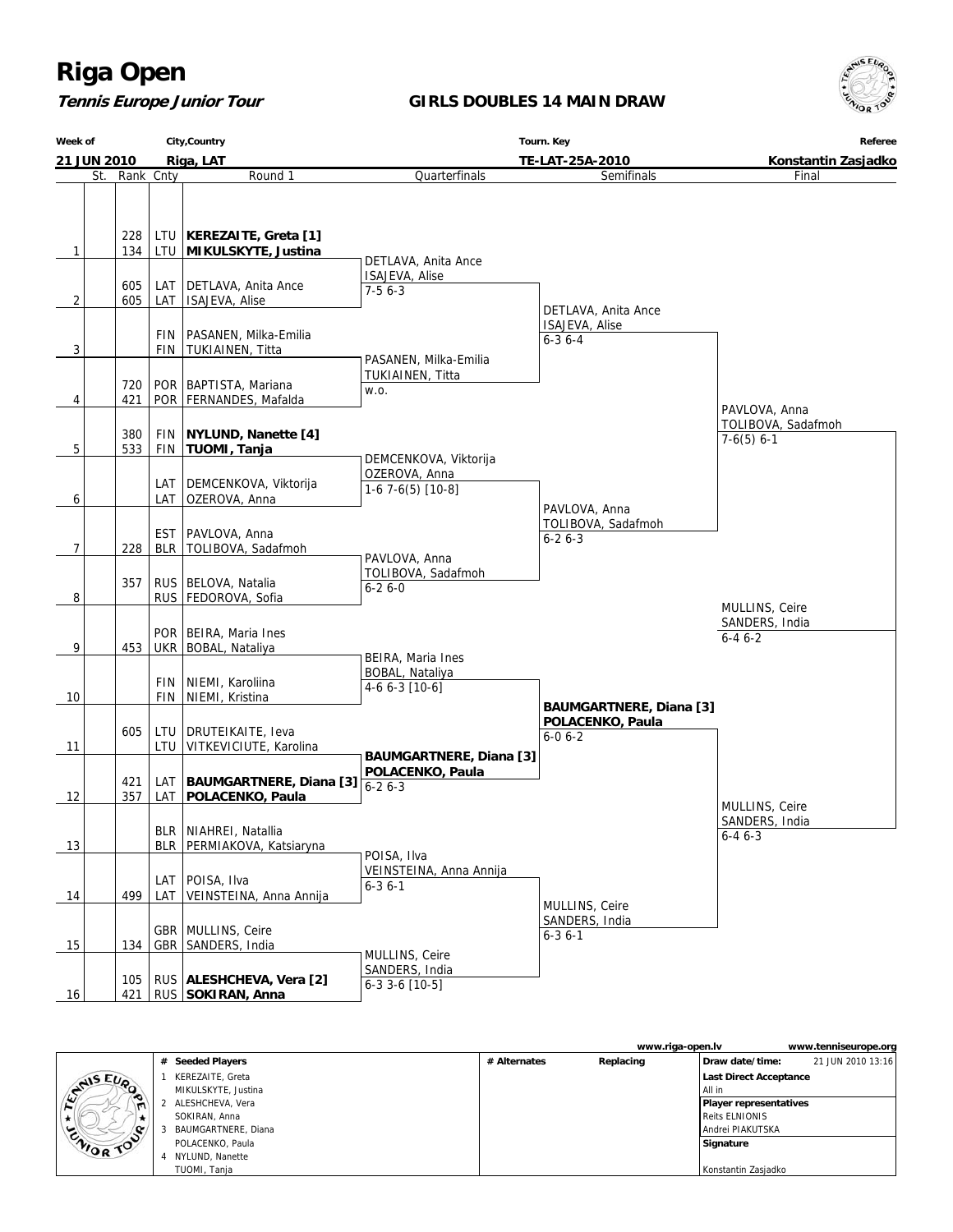### **Tennis Europe Junior Tour**

#### **BOYS DOUBLES 14 MAIN DRAW**



|                  | City, Country<br>Week of<br>Riga, LAT<br>21 JUN 2010 |     |            |                                             | Tourn. Key                                              | Referee<br>Konstantin Zasjadko                          |                                |  |
|------------------|------------------------------------------------------|-----|------------|---------------------------------------------|---------------------------------------------------------|---------------------------------------------------------|--------------------------------|--|
|                  |                                                      |     |            |                                             | TE-LAT-25A-2010                                         |                                                         |                                |  |
| St.<br>Rank Cnty |                                                      |     | Round 1    | Quarterfinals                               | Final                                                   |                                                         |                                |  |
|                  |                                                      | 34  |            | LTU   BUGAILISKIS, Mantas [1]               |                                                         |                                                         |                                |  |
| 1                |                                                      | 148 |            | GBR   THOMSON, Bjorn                        |                                                         |                                                         |                                |  |
|                  |                                                      |     |            |                                             | <b>BUGAILISKIS, Mantas [1]</b><br><b>THOMSON, Bjorn</b> |                                                         |                                |  |
|                  |                                                      | 628 | <b>EST</b> | INNO, Hendrik                               | $6 - 26 - 2$                                            |                                                         |                                |  |
| $\overline{2}$   |                                                      | 353 |            | EST   KLETTENBERG, C                        |                                                         |                                                         |                                |  |
|                  |                                                      |     |            |                                             |                                                         | <b>BUGAILISKIS, Mantas [1]</b><br><b>THOMSON, Bjorn</b> |                                |  |
|                  | <b>WC</b>                                            |     |            | LAT   CERPINS, Kriss                        |                                                         | $6 - 16 - 1$                                            |                                |  |
| 3                |                                                      |     |            | POR FIDALGO, Antonio                        |                                                         |                                                         |                                |  |
|                  |                                                      |     |            |                                             | CHUBKOV, Nikita<br>MARTSIUSHEUSKI, Uladzislau           |                                                         |                                |  |
|                  | <b>WC</b>                                            | 468 |            | BLR CHUBKOV, Nikita                         | $6 - 26 - 2$                                            |                                                         |                                |  |
| 4                |                                                      |     |            | BLR   MARTSIUSHEUSKI, Uladzislau            |                                                         |                                                         | <b>BUGAILISKIS, Mantas [1]</b> |  |
|                  |                                                      |     |            |                                             |                                                         |                                                         | <b>THOMSON, Bjorn</b>          |  |
|                  |                                                      | 323 | LTU        | BABELIS, Tadas [4]                          |                                                         |                                                         | $7-6(1)$ 6-3                   |  |
| 5                |                                                      | 71  |            | LTU   OZELIS, Almantas                      | <b>BABELIS, Tadas [4]</b>                               |                                                         |                                |  |
|                  |                                                      |     |            |                                             | <b>OZELIS, Almantas</b>                                 |                                                         |                                |  |
|                  | <b>WC</b>                                            |     | LAT        | GATAULLINS, Rustem                          | $6 - 36 - 0$                                            |                                                         |                                |  |
| 6                |                                                      |     | LAT        | RIBAKOVS, Nikita                            |                                                         | <b>BABELIS, Tadas [4]</b>                               |                                |  |
|                  |                                                      |     |            |                                             |                                                         | <b>OZELIS, Almantas</b>                                 |                                |  |
|                  |                                                      | 388 | FIN        | JOKINEN, Tero                               |                                                         | $6 - 06 - 3$                                            |                                |  |
| 7                |                                                      | 431 | <b>FIN</b> | VIRTANEN, Panu                              | JOKINEN, Tero                                           |                                                         |                                |  |
|                  |                                                      |     |            |                                             | VIRTANEN, Panu                                          |                                                         |                                |  |
|                  | <b>WC</b>                                            |     |            | LAT   ELNIONIS, Reits                       | $6 - 16 - 2$                                            |                                                         |                                |  |
| 8                |                                                      |     |            | BLR   KHOMICH, Aleksei                      |                                                         |                                                         | <b>BUGAILISKIS, Mantas [1]</b> |  |
|                  |                                                      |     |            |                                             |                                                         |                                                         | <b>THOMSON, Bjorn</b>          |  |
|                  |                                                      |     | <b>EST</b> | RAISMA, Kenneth                             |                                                         |                                                         | W.O.                           |  |
| 9                |                                                      | 113 | <b>EST</b> | SAAR, Karl Kiur                             | RAISMA, Kenneth                                         |                                                         |                                |  |
|                  |                                                      |     |            |                                             | SAAR, Karl Kiur                                         |                                                         |                                |  |
|                  |                                                      | 260 |            | GER   JEHMILLER, Yannik                     | $6 - 36 - 4$                                            |                                                         |                                |  |
| 10               |                                                      | 148 |            | RUS   LOMAKIN, Saveliy                      |                                                         | RAISMA, Kenneth                                         |                                |  |
|                  |                                                      |     |            |                                             |                                                         | SAAR, Karl Kiur                                         |                                |  |
|                  |                                                      | 297 | <b>FIN</b> | NIKLAS-SALMINEN, Patrik                     |                                                         | $6-4$ 4-6 [10-7]                                        |                                |  |
| 11               |                                                      | 248 | FIN        | POPOV, Joel                                 | CHYBA, Miroslav [3]                                     |                                                         |                                |  |
|                  |                                                      |     |            |                                             | KELLOVSKY, Dominik                                      |                                                         |                                |  |
|                  |                                                      | 136 |            | CZE CHYBA, Miroslav [3]                     | $6 - 06 - 4$                                            |                                                         |                                |  |
| 12               |                                                      | 189 |            | CZE   KELLOVSKY, Dominik                    |                                                         |                                                         | LAZDINS, Arturs [2]            |  |
|                  |                                                      |     |            |                                             |                                                         |                                                         | <b>LOSBERGS, Mikus</b>         |  |
|                  |                                                      |     |            | BEL JUSZCZAK, Loic                          |                                                         |                                                         | W.O.                           |  |
| 13               |                                                      | 248 |            | NED   VAN RIJTHOVEN, Tim                    | JUSZCZAK, Loic                                          |                                                         |                                |  |
|                  |                                                      |     |            |                                             | VAN RIJTHOVEN, Tim                                      |                                                         |                                |  |
|                  |                                                      | 388 | LTU<br>LTU | CALOVAS, Aleksandras<br> ZVIKAS, Lukas      | $6 - 3$ 6 - 4                                           |                                                         |                                |  |
| 14               |                                                      |     |            |                                             |                                                         | LAZDINS, Arturs [2]                                     |                                |  |
|                  |                                                      |     |            |                                             |                                                         | <b>LOSBERGS, Mikus</b>                                  |                                |  |
| 15               |                                                      | 174 |            | RUS GAKHOV, Ivan<br>RUS SOLOVIEV, Vladislav |                                                         | $6 - 26 - 1$                                            |                                |  |
|                  |                                                      |     |            |                                             | LAZDINS, Arturs [2]                                     |                                                         |                                |  |
|                  |                                                      | 128 |            | LAT   LAZDINS, Arturs [2]                   | <b>LOSBERGS, Mikus</b>                                  |                                                         |                                |  |
| 16               |                                                      | 188 |            | LAT   LOSBERGS, Mikus                       | 5-7 6-3 [10-7]                                          |                                                         |                                |  |

|                     |                            |              | www.riga-open.ly |                                | www.tenniseurope.org |
|---------------------|----------------------------|--------------|------------------|--------------------------------|----------------------|
|                     | # Seeded Players           | # Alternates | Replacing        | Draw date/time:                | 21 JUN 2010 13:40    |
| CYNIS EUP           | <b>BUGAILISKIS, Mantas</b> |              |                  | Last Direct Acceptance         |                      |
|                     | THOMSON, Bjorn             |              |                  | Calovas / Zvikas (LTU) 2B, 388 |                      |
| ∼<br>$\blacksquare$ | LAZDINS, Arturs            |              |                  | <b>Player representatives</b>  |                      |
|                     | LOSBERGS, Mikus            |              |                  | Tadas BABELIS                  |                      |
| ENIOR TOP           | 3 CHYBA, Miroslav          |              |                  | Aleksandras CALOVAS            |                      |
|                     | KELLOVSKY, Dominik         |              |                  | Signature                      |                      |
|                     | BABELIS, Tadas             |              |                  |                                |                      |
|                     | OZELIS, Almantas           |              |                  | Konstantin Zasjadko            |                      |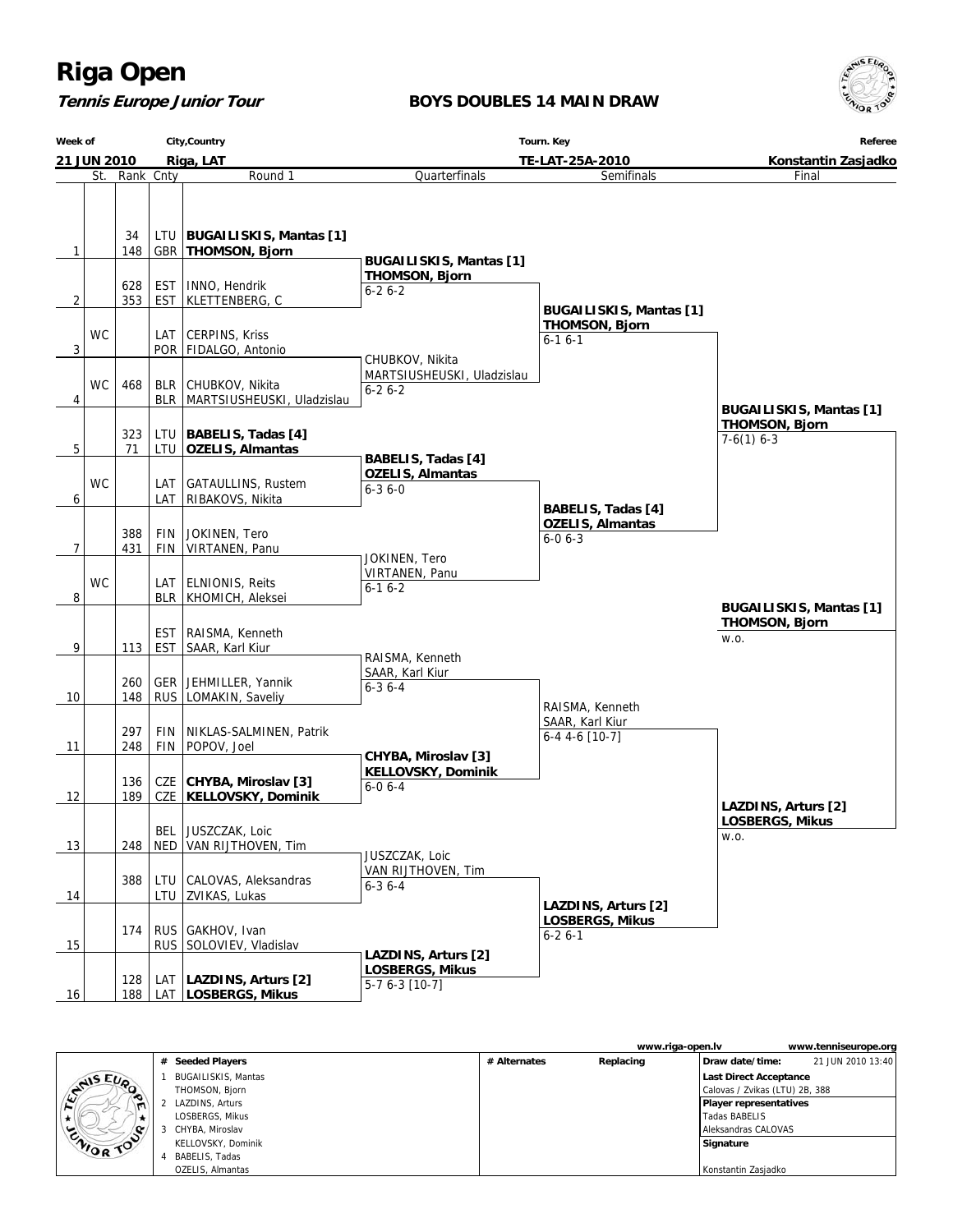**Tennis Europe Junior Tour**

#### **GIRLS SINGLES 14 QUALIFYING**

**Week of 21 JUN 2010 City,Country Riga, LAT Tourn. Key TE-LAT-25A-2010 Referee Konstantin Zasjadko** St. Rank Cnty **Round 1** 1 380 FIN **NYLUND, Nanette [1]**  $2$  | | | Bye 3 | | | | RUS | SHEMARINA, Alexandra 4 | | | | | BLR | VIAKLENKA, Viktoryia 5 453 UKR **BOBAL, Nataliya [2]** 6 | | | | | Bye 7 | | | | | FIN | PASANEN, Milka-Emilia 8 | | BLR KUZMINAS, Katsiaryna 9 | | BLR SKACHKOVA, Katsiaryna 10 Bye 11 POR BEIRA, Maria Ines 12 | LAT DERGACOVA, Polina 13 | GBR MULLINS, Ceire 14 | EST PAJUMETS, Annela 15 | FIN TUKIAINEN, Titta 16 | | BLR GERACHTCHENKO, Ekaterina 17 | FIN NIEMI, Kristina 18 | LAT MITREVICA, Zane 19 | BLR PERMIAKOVA, Katsiaryna 20 | RUS MUSIYCHENKO, Polina 21 | EST MUTSO, Annemai 22 | | BLR | NIAHREI, Natallia 23 | RUS PRADO, Polina 24 LAT DOROZKO, Viktorija 25 | | | | LTU VITKEVICIUTE, Karolina 26 | LAT POISA, Ilva 27 | RUS FEDOROVA, Sofia 28 | EST PAVLOVA, Anna 29 | | | | LAT OZEROVA, Anna 30 | BLR PIRAZHENKA, Aliaksandra 31 | FIN NIEMI, Karoliina 32 | | | | ITA | LITTLEWOOD, Camilla Finals  **NYLUND, Nanette [1]** SHEMARINA, Alexandra 6-4 4-6 6-3  **BOBAL, Nataliya [2]** PASANEN, Milka-Emilia 6-1 6-3 SKACHKOVA, Katsiaryna DERGACOVA, Polina 6-2 6-0 MULLINS, Ceire 6-3 6-1 TUKIAINEN, Titta 6-1 6-3 NIEMI, Kristina 6-3 6-0 MUSIYCHENKO, Polina 6-3 6-1 NIAHREI, Natallia 6-3 7-5 DOROZKO, Viktorija  $6 - 26 - 1$  VITKEVICIUTE, Karolina  $6 - 46 - 2$  PAVLOVA, Anna 7-5 3-6 6-4 OZEROVA, Anna 6-4 6-4 LITTLEWOOD, Camilla  $6 - 27 - 5$ **Qualifiers NYLUND, Nanette [1]** 6-2 6-1 PASANEN, Milka-Emilia 6-3 6-2 DERGACOVA, Polina 6-0 6-3 MULLINS, Ceire 6-0 6-0 MUSIYCHENKO, Polina  $6 - 26 - 0$  NIAHREI, Natallia 6-2 6-3 PAVLOVA, Anna 6-2 6-0 OZEROVA, Anna 7-6(5) 1-6 6-1

|               | <b>Seeded Players</b><br># | # Alternates | Replacing | Draw date/time:               | 18 JUN 2010 18:45 |
|---------------|----------------------------|--------------|-----------|-------------------------------|-------------------|
| MIS EUP       | NYLUND, Nanette            |              |           | Last Direct Acceptance        |                   |
| ಾ             | BOBAL, Nataliya            |              |           | <b>B</b> ve                   |                   |
| ∽             |                            |              |           | <b>Player representatives</b> |                   |
|               |                            |              |           | Alan BRASCHINSKY              |                   |
| œ             |                            |              |           | Kirils CAJEVS                 |                   |
| <b>WORTON</b> |                            |              |           | Signature                     |                   |
|               |                            |              |           |                               |                   |
|               |                            |              |           | Konstantin Zasjadko           |                   |